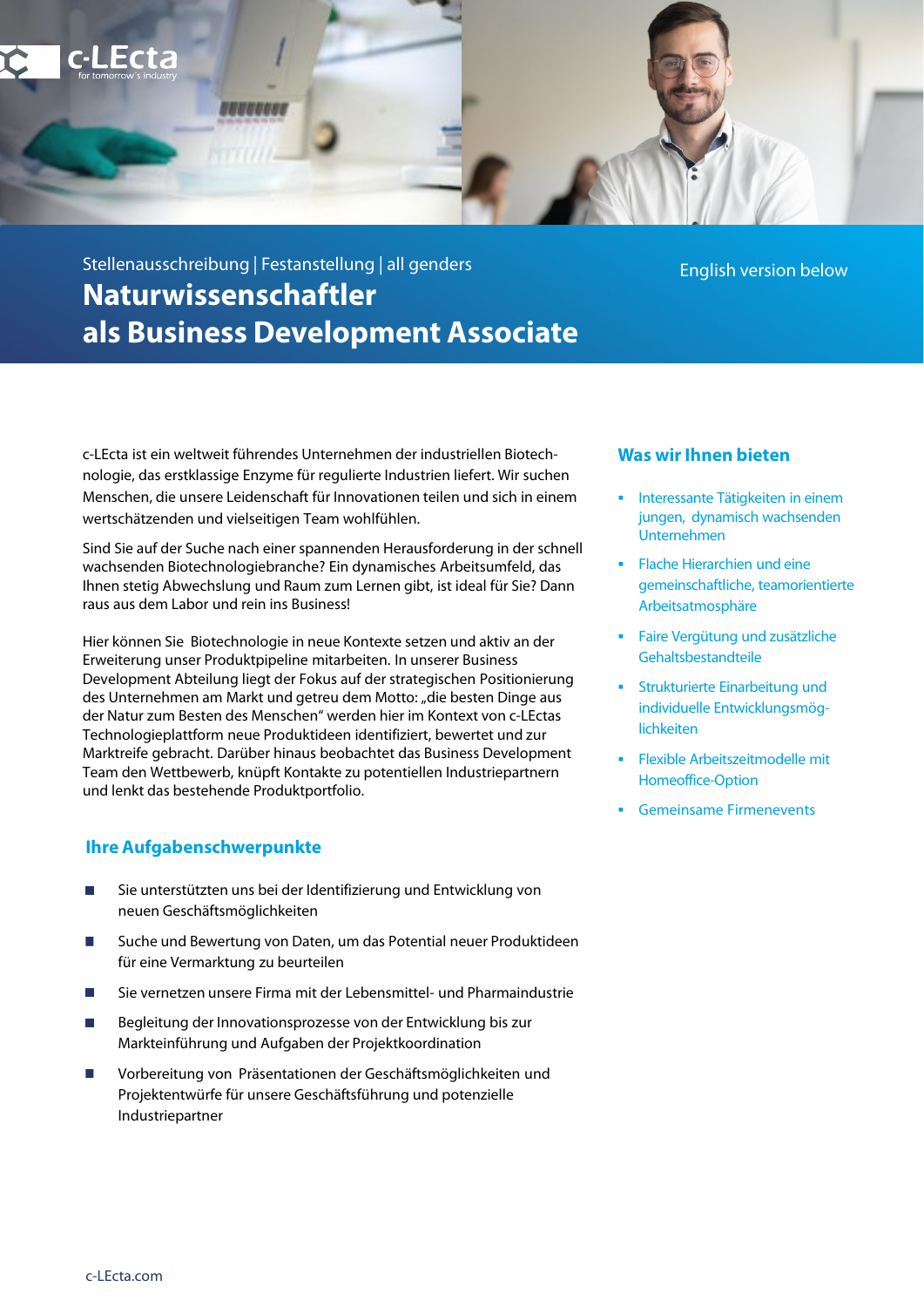# **Das bringen Sie mit**

- Sie sind ein engagierter, flexibler Teamplayer (m/w/d) mit akademischem Abschluss in Biologie, Biotechnologie, Chemie, Lebensmittelwissenschaft oder einer vergleichbaren Ausbildung, gern mit Zusatzqualifikation aus dem wirtschaftlichen Bereich, eine Promotion ist willkommen, aber kein Muss
- idealerweise haben Sie bereits erste Erfahrungen im Bereich der п industriellen Biotechnologie für Lebensmittel und Pharmaanwendungen gesammelt, aber auch Berufsanfänger sind willkommen
- pro-aktive und pragmatische Vorgehensweise sowie kreatives Denken bei Problemen sind gerne gesehen
- analytischer Verstand, der mit Begeisterung an Themen und Projekte herangeht und gern Präsentationen hält
- ausgezeichnete Englisch- und gute Deutschkenntnisse in Wort und Schrift setzen wir voraus

Klingt anspruchsvoll? Ist es auch und macht den Job deswegen umso spannender. Wir geben Ihnen die Zeit, in diese Rolle hineinzuwachsen und selbstverständlich bekommen Sie Unterstützung von unseren engagierten und motivierten Kolleg:innen.

### **Ihre Bewerbung**

Bitte richten Sie Ihre aussagekräftige und vollständige Bewerbung mit Angabe Ihrer Gehaltsvorstellung und des frühestmöglichen Eintrittstermins an j**obs@c-LEcta.com.**



**Heike Kutschke** *Head of HR Phone +49 (0)341 35521414*





**c-LEcta** ist ein führender Entwickler und Produzent von biotechnologischen Produkten für regulierte Märkte wie die Lebensmittel- und Pharma-Industrie. Wir nutzen modernste Technologien, um maßgeschneiderte Enzyme und mikrobielle Produktionsstämme für kosteneffiziente industrielle Herstell-Prozesse bereitzustellen.

### **c-LEcta GmbH**

Perlickstr. 5 | 04103 Leipzig *Phone* +49 (0)341 3552140 *Mail* contact@c-LEcta.com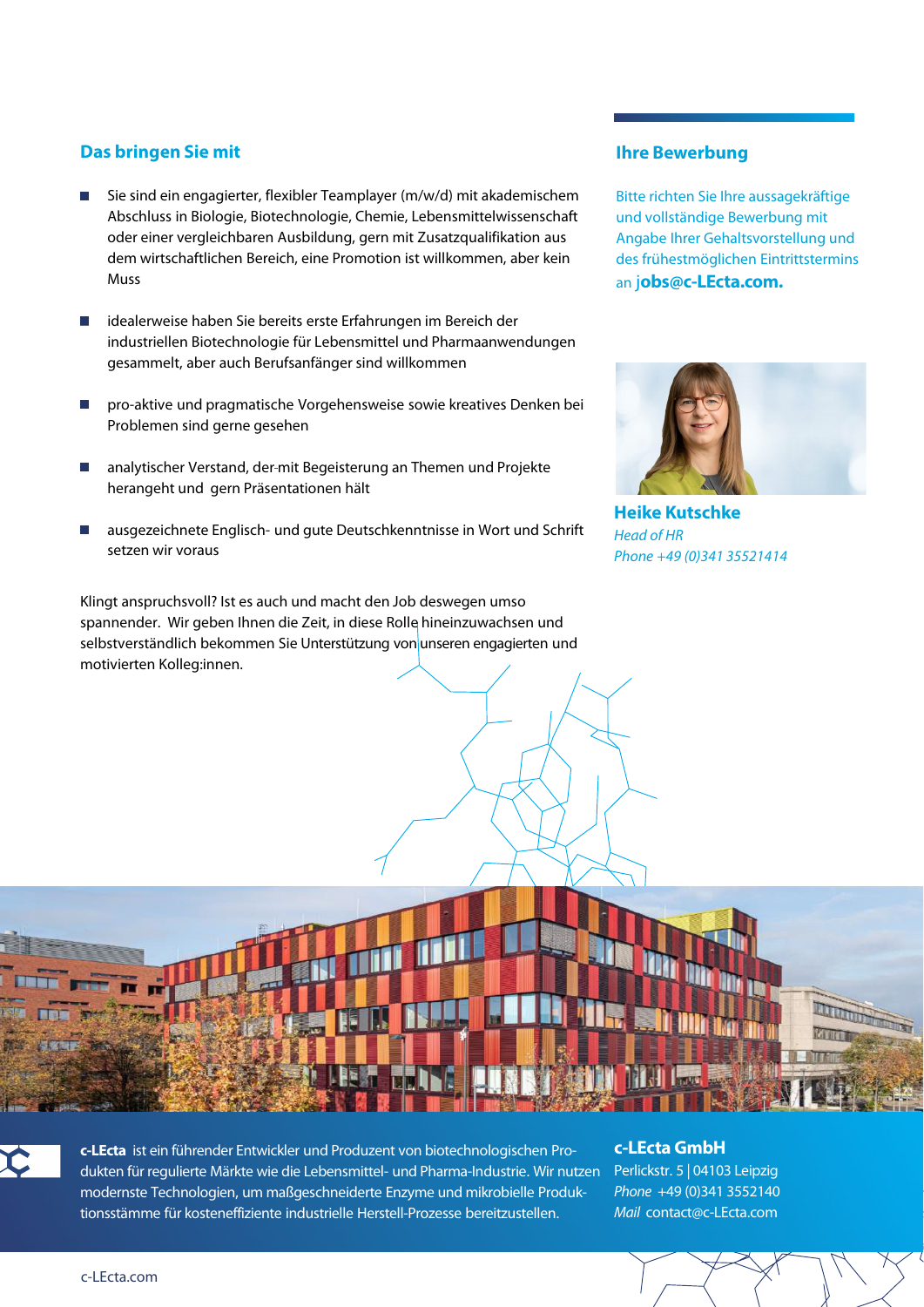

# Job posting | permanent employment | all genders **Business Development Associate**

c-LEcta is a fast growing, young biotech company based in the vibrating city of Leipzig. Our key markets are biopharma and food for which we supply customized enzymes and microbial strains.

Do you want to contribute your strengths and visions to an innovative company in the future-oriented biotechnology sector? ? Are you looking for a top team with a strong sense of team spirit? Get out of the lab and start into business!

Here you can bring biotechnology into new contexts and actively contribute to the expansion of our product pipeline. In our business development department, the focus is on the strategic positioning of the company in the market and, true to the motto: "the best things from nature for the best of mankind", new product ideas are identified, evaluated and brought to market here in the context of c-LEcta's technology platform. The successful candidate will collect , investigate and assess data to judge the potential of an innovation for the market. The business development team monitors the competition, establishes contacts with potential industrial partner and channels the existing product portfolio.

# **Key responsibilities**

- Business intelligence especially focused on industrial biotechnology targets and R&D developments with the aim of identifying, monitoring and evaluation of new target products and applications
- $\overline{\phantom{a}}$ Identification and initiation of innovation opportunities with prospective industry partners
- Preparation and presentation of business opportunities for the  $\overline{\phantom{a}}$ development and commercialization of new products to prospective industry partners and to the senior management.
- Project coordination and product management may be a responsibility
- Reporting to the Vice President Business Development and close cooperation with the R&D and other departments

# **Your benefits**

- Interesting and diversified tasks in an internationally operating biotechnology company
- Flat hierarchies
- Fair remuneration and additional benefits
- Flexible working hours, mobile working models
- Opportunities for professional development and personal growth
- Team-oriented working environment
- Joint company events